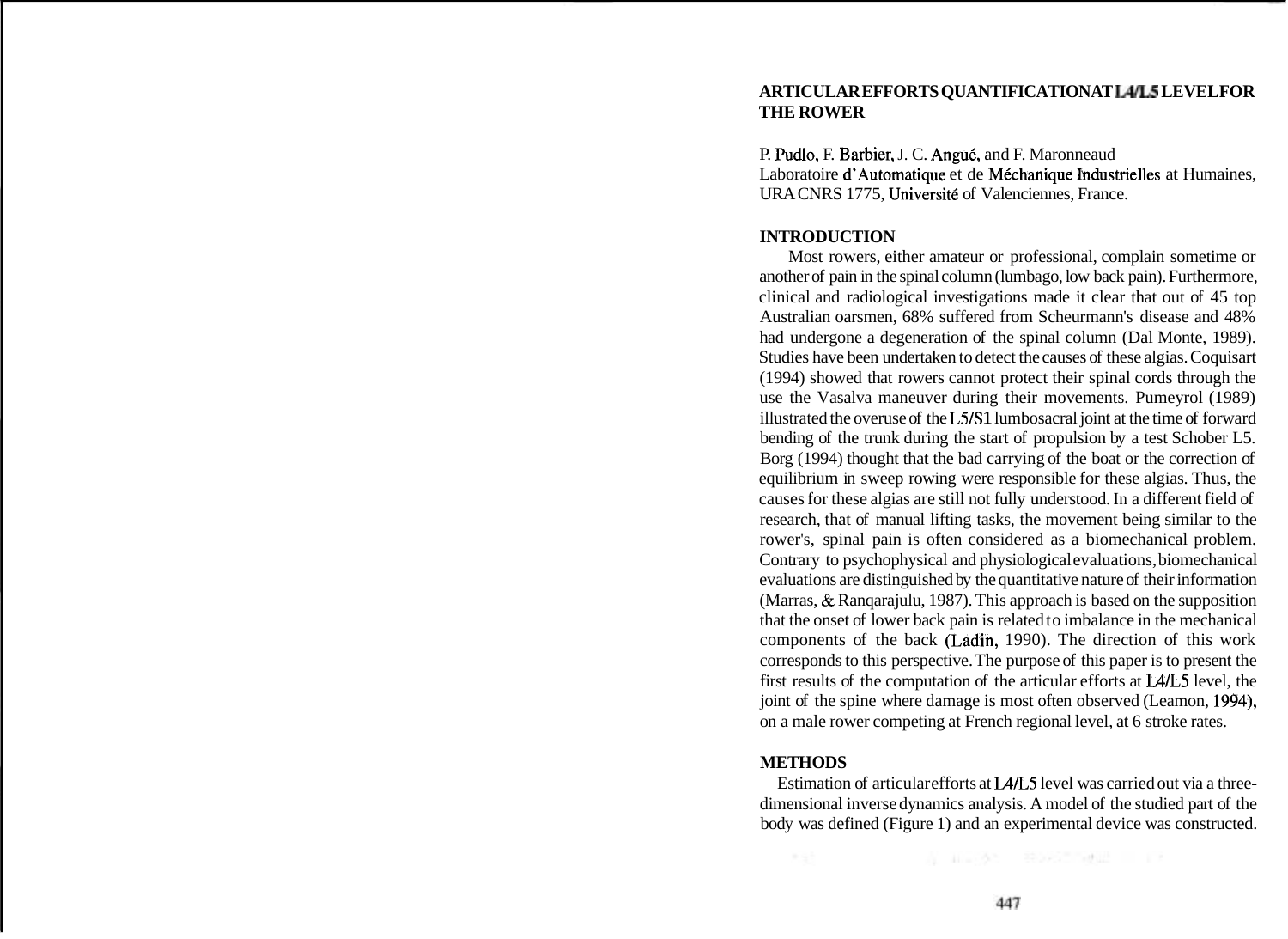

Figure 1. Position of rower's markers



**Figure 2.** Iterative computation

Feet, legs, thighs and pelvis were considered as rigid bodies linked together by spherical articulations assumed to involve no friction. Feet, legs and thighs were compared to truncated cones (Hanavan, 1964) and the pelvis to a rotary ellipsoid. The anthropometric characteristics such as mass and the position of centres of gravity come from Dempster (1955). The experimental device was made up of a Model Concept **I1** fully instrumented ergometer (Pudlo, 1996) and an opto-electronic system SAGA-3 (Cloup, 1989). The device allowed the measuring of effort (force and moment) at the contact points (hands, feet and bottom) of the rower-egometer system, and the measuring of the 3d-coordinates of the different markers (Pudlo, 1996).

A pre-treatment module allowed the computation of external efforts, the computation of application points in the global frame (Pudlo, 1996) and the correction of the position of the marker laid on the skin at L4L5 joint level. The Euler parameters have been kept to define the orientation and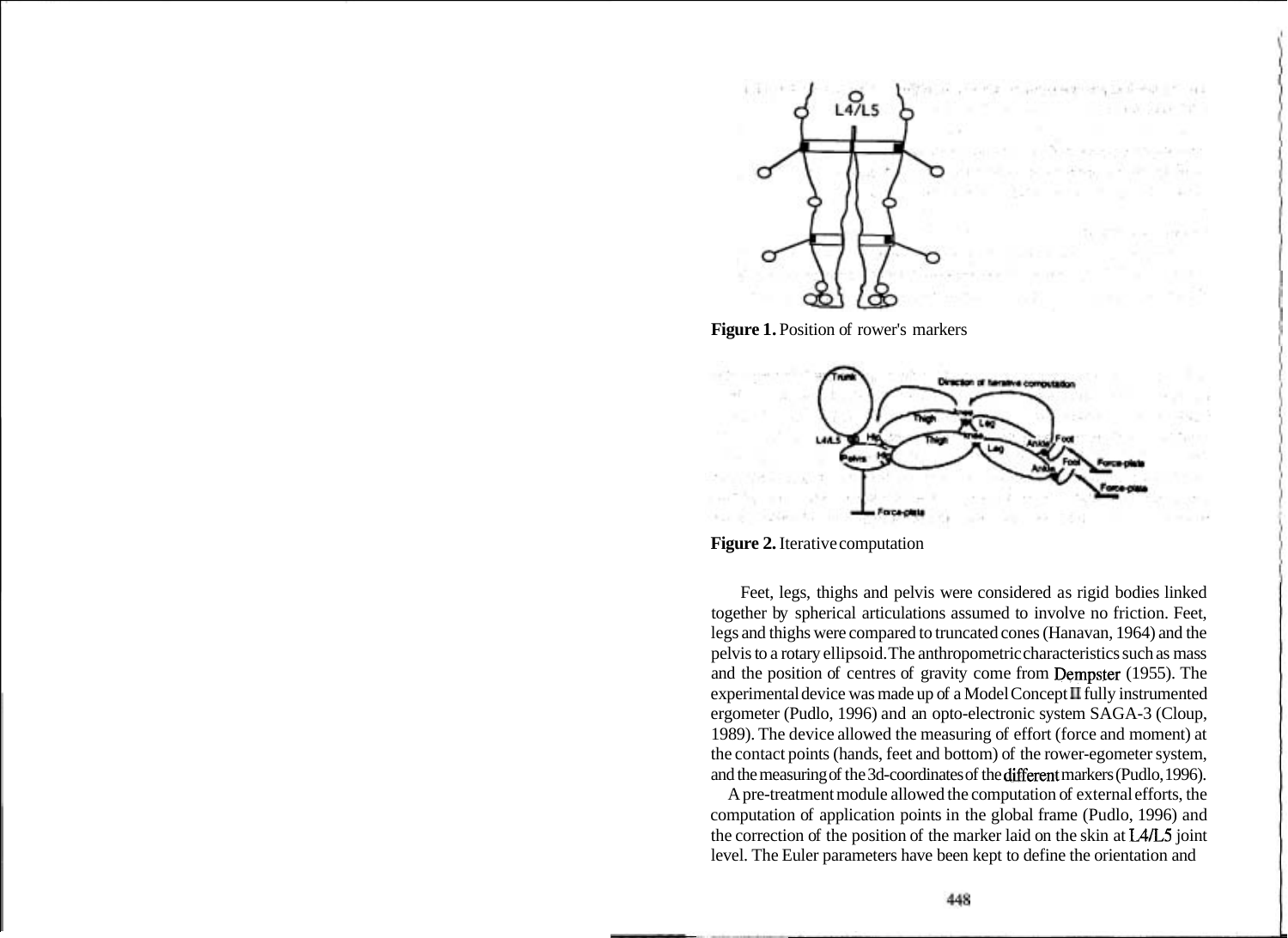the acceleration of the segments because they haven't any singularity.

The computation of the forces and the torques was based on the Newton-Euler principle. The quintic splines have been used to smooth the 3d coordinates coming from the optoelectronic system, to derive the position of the centers of gravity of body segments and to derive the Euler parameters. The computing code was iterative and was a new configuration of the Barbier code (1994). The computation of the forces and the torques at  $LA/L5$  level was carried out in an iterative way, in computing successively articular efforts at ankle, knee and hip levels (Figure 2). The articular efforts were filtered with a fourth order Butterworth filter using cut off frequency equal to 6 Hz.



**Figure 3.** Description of the measurement recordings

A healthy rower volunteered for this study. He was 24 years old, 1.87 meters tall, weighed 85 kg, and was familiar with the experimental device. Figure 1 shows where the markers were placed on the rower. The experiment consisted of 6 measurements with respective order rates equal to 14, 18, 22,26,30 and 34. The measurement time was 15 s. Figure 3 describes this protocol in detail. Finally, the calibration of the cameras was carried through so that the Y-axis that belongs to the laboratory reference has the same direction as the movement of the rower (Figure 4). The error of parallelism was equal to 0.55 degrees.



**Figure 4.** Laboratory reference and the rower's movement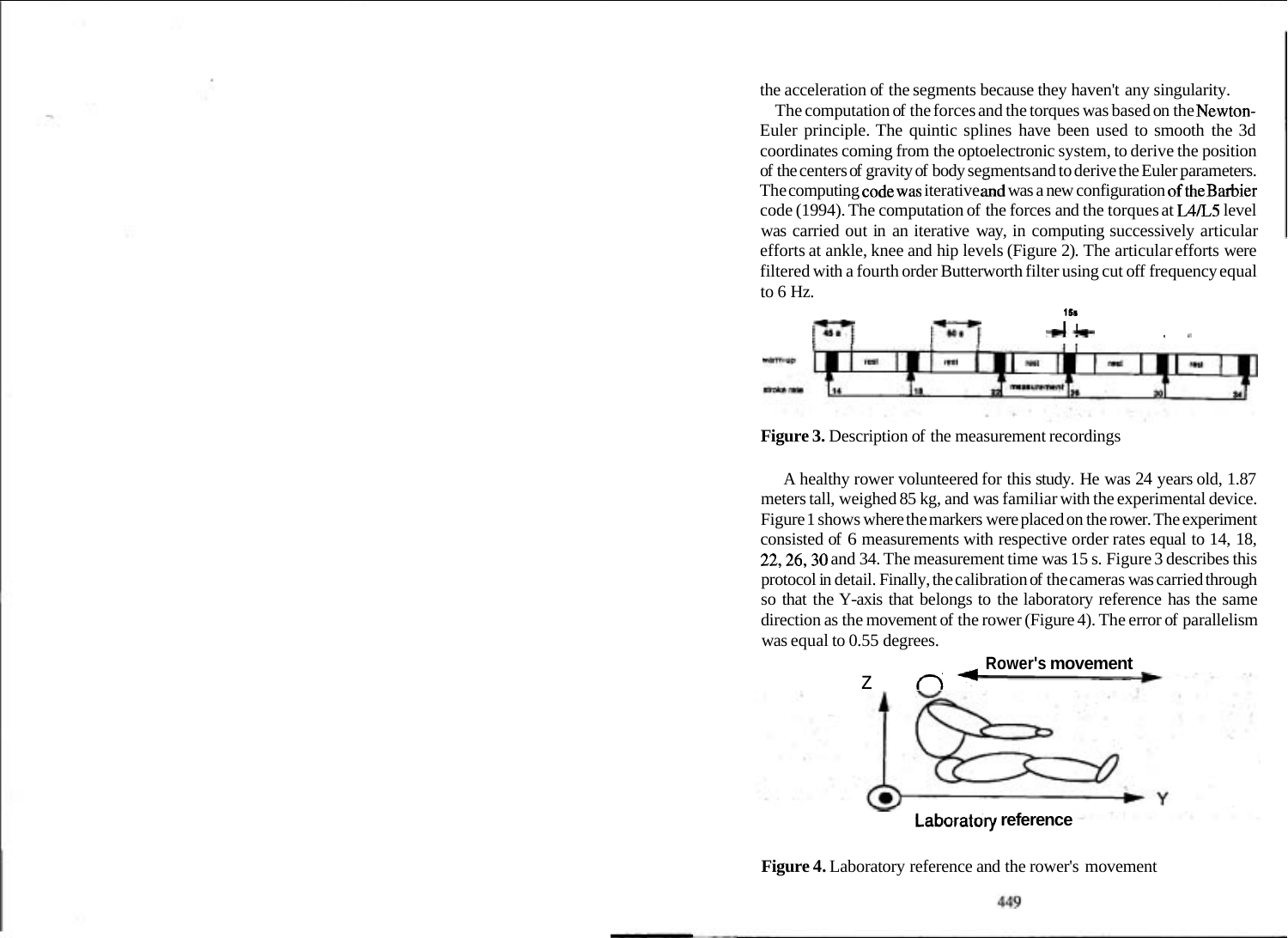# **RESULTS**

The shapes of the curves of forces and torques for the 6 studied stroke rates were identical; therefore, only these of the average rate at L4L5 level which correspond to the 34 order rate are illustrated. The average articular efforts (force and torque) have been computed for 8 cycles and extended to represent 100% of the cycle. The forces and torques modulus were computed and are presented in Figures 5 and 6. Table 1 presents the morphological characteristic values retained for the force (points 1, 2 and 3 in Figure 5) and torque (points 1, 2,3 and 4 in Figure 6) for the 6 stroke rates.

Figure 5 shows that, for this rower: the maximum modulus of the articular force at L4L5 level is reached when the lower limbs are pushed (Figure 5, reference point I), decreases to a minimum when the trunk is vertical and increases again toward the end of propulsion (Figure 5, reference point 2), flattens out during the recovery phase with an amplitude equal to the mass of the body above the L4L5 joint (Figure 5, reference point P), and increases when the back is bending (Figure 5, reference point 3). Figure 6 shows 3 peaks for the torque at L4L5 level. The first corresponds to the resistance of the back at the extension of the lower limbs (Figure 6, reference point I); the second to the action of the back and the upper limbs (Figure 6, reference point 2); and the third to the recovery of the back (Figure 6, reference point 3). Finally, Table 1 shows that the force and torque increase according to the stroke rate in the main.



**Figure 5.** Force modulus at L4L5 level. **Figure** 6. Torque modulus at L4/ L5 level.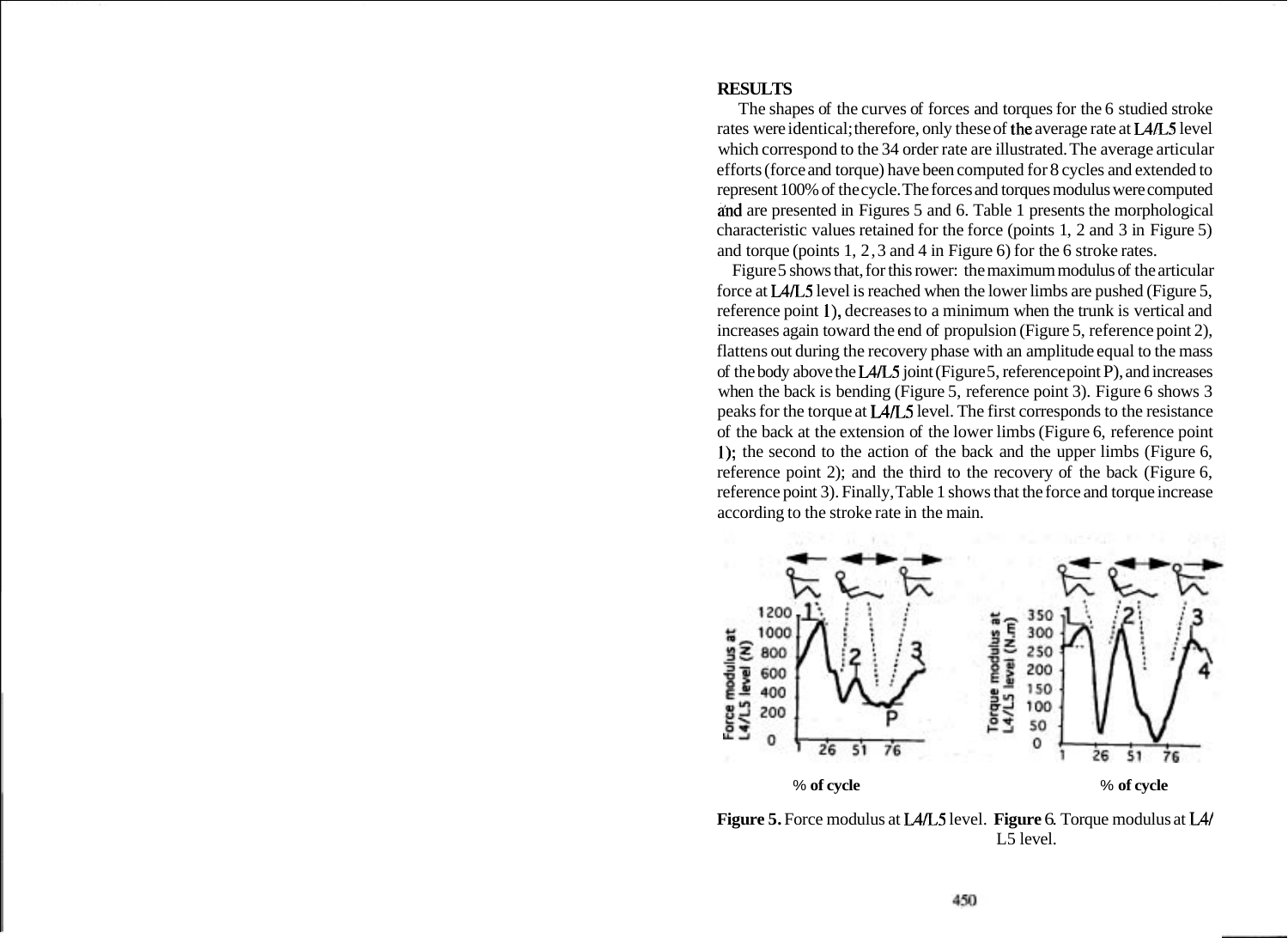| Stroke<br>rate | F(1)<br>N | F(2)<br>N | F(3)<br>N | C(1)<br>N.m | C(2)<br>N.m | C(3)<br>N.m | C(4)<br>N.m |
|----------------|-----------|-----------|-----------|-------------|-------------|-------------|-------------|
| 14.67          | 576.24    | 409.00    | 462.85    | 156.07      | 196.93      | 156.49      | 151.96      |
| 18.30          | 682.70    | 437.71    | 498.23    | 181.79      | 223.20      | 178.55      | 176.13      |
| 21.98          | 795.81    | 472.42    | 541.95    | 212.83      | 252.41      | 193.51      | 191.76      |
| 25.25          | 962.74    | 470.70    | 610.89    | 264.67      | 279.85      | 230.15      | 223.85      |
| 29.46          | 1052.30   | 529.56    | 665.44    | 292.53      | 294.57      | 266.58      | 228.55      |
| 32.67          | 1136.75   | 584.51    | 685.57    | 316.40      | 311.32      | 285.19      | 259.63      |

Table 1. Characteristic values of forces and torques modulus at L4/L5 level.

Figure 7 presents the articular torques at L4L5 in laboratory reference (pelvis action on the body part above L4L5 joint). The Cy and Cz torques represent an average 6% of the Cx torque. Their maximum value is reached at the extension of the lower limbs and is respectively 25 N.m and 65 N.m. The asymetric action of the lower limbs and upper limbs leads to a low rotation of the trunk which explains these positive values.



**Figure 7.** Cx, Cy, and Cz at L4/L5 level. **Figure 8.** Positive direction of

Cx, Cy and Cz.

Furthermore, theCx torque analysis shows 3 phases with an approximate amplitude equal to 300 Nm In the first phase, Cx is positive at the start of propulsion as long as the trunk does not become vertical again. Therefore, the posterior muscular action seems preponderate. The action of the trunk is motor. In phase 2, Cx becomes negative as long as the trunk does not become vertical during the return movement. So, the anterior musoular action seems preponderate. The back continues to bend until the end of the propulsion. The action of the back is resistant. Next, the back starts its recovery. There is an inversion of motor action. In phase 3, Cx is positive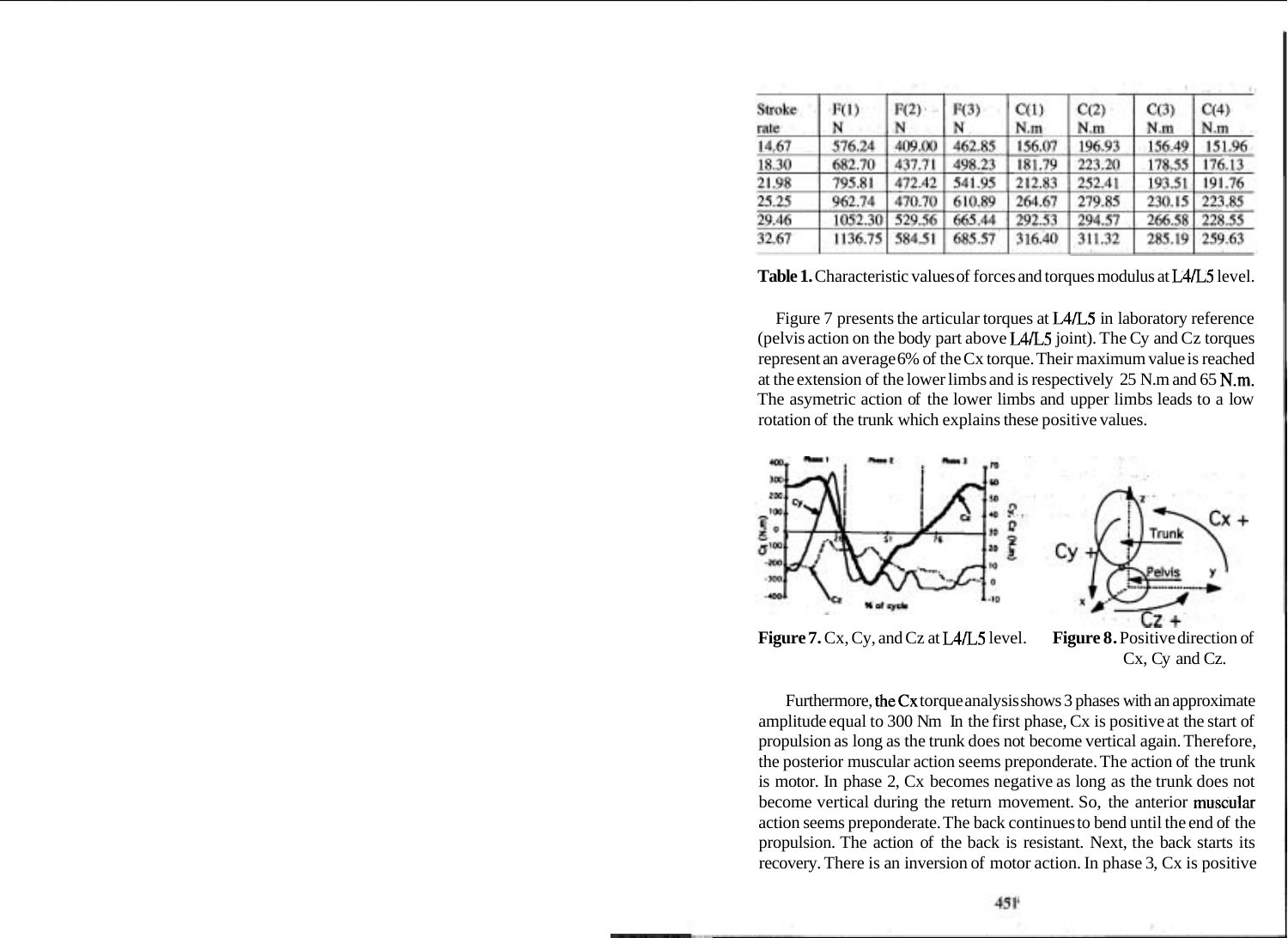until the end of the recovery. So, the posterior muscular action seems preponderate. There is an inversion of resistant action of the back. Figure 9 presents the articular forces at L4L5 level in the laboratory reference (pelvis action on the body part above L4/L5 joint). The Fx force is almost equal to zero during the entire cycle. The maximum of Fy force is 1010 N. It is reached at the vertical position of the trunk. In spite of a high rate of 32.67, this force peak remains far from the maximum limit of 3400 N in the 1981 Manual Material Handling Guide. Finally, the Fz force is approximately equal to the body weight above L4L5 joint (464 **N)** and the minimum is equal to 256 N when the trunk reaches the vertical axis during the recovery ~hase.



Figure 9. Fx, Fy, and Fz at L4/L5 level

## **CONCLUSIONS**

This paper has presented the methodology used to compute the articular efforts at L4/L5 1evel.The adopted model has been presented, the experimental device has been constructed, and an iterative implementation of inverse dynamics has allowed the computation of articular efforts at L4L5 level. Some experiments have been carried out. They have allowed the quantification of the articular efforts in the laboratory reference as well as their modulus for 6 stroke rates.

## **REFERENCES**

Barbier, F. (1994). Modélisation biomécanique du corps humain et analyse de la marche normale et pathologique. Application à la rééducation. Thbse de doctorat, Université de Valenciennes, Numéro d'ordre 94-16.